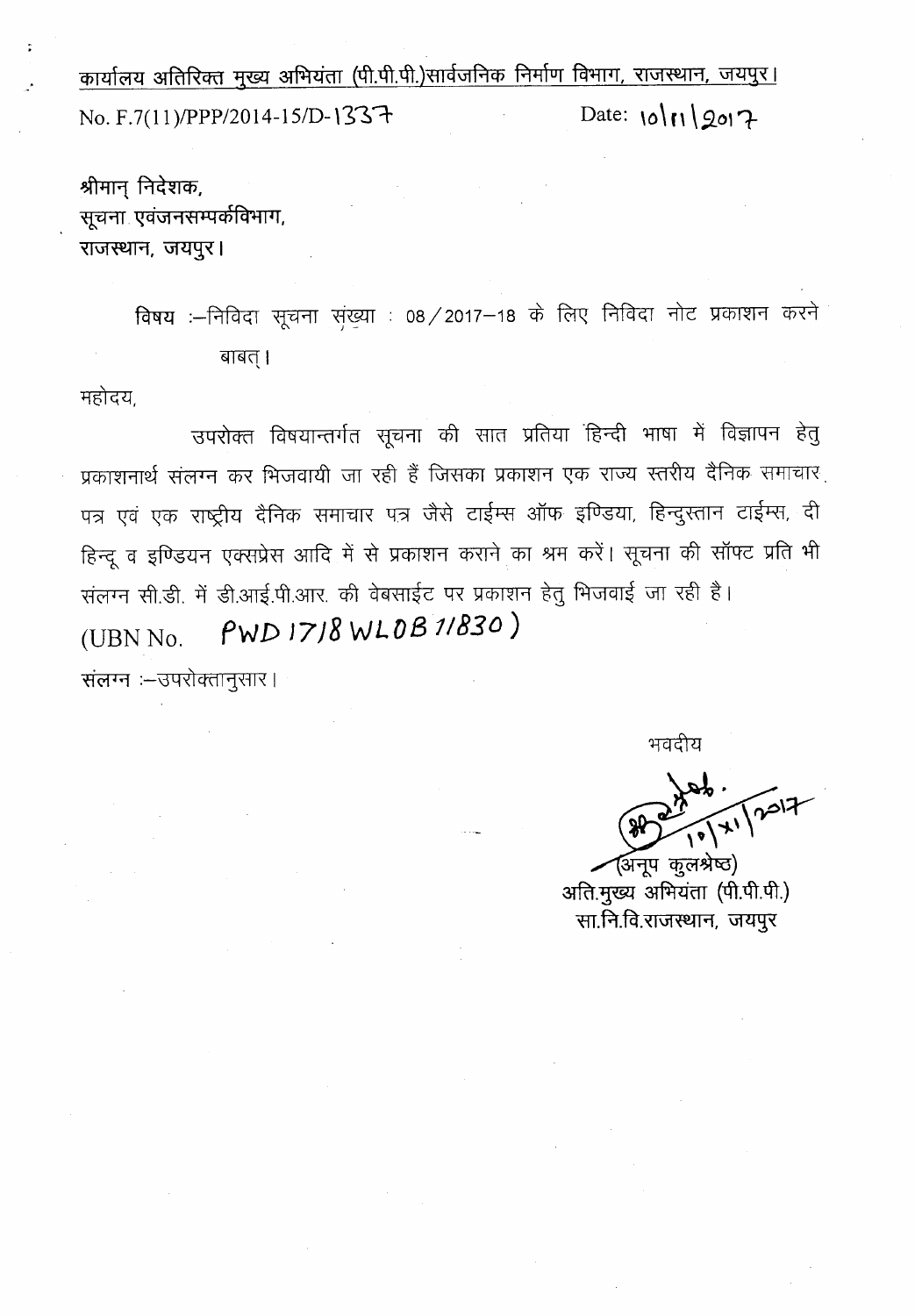# OFFICE OF THE ADDITIONAL. CHIEF ENGINEER (PPP) P.W.D.,RAJASTHAN, JAIPUR

No. F.7 (11)/PPP/2014-15/D-1337

----------------------------- - -

Date:  $|0|11|2017$ 

- - - - - - ---\_---------------------

### NIT No. *08/2017-18*

On behalf of Hori'ble Governor of Rajasthan, Public Works Department, Rajasthan (India) invites sealed bids in specified format from interested Bidders for Development & Up-gradation of Banar - Bhopalgarh- Kuchera Highway SH-63 (Package No. WB/1/EPC/01) under RSHDP-II proposed to be financed by the World Bank on Engineering, Procurement and Construction (EPC) Contract mode through One Envelop e-Procurement bidding process. The Bidding documents can be viewed or *1* and downloaded from website: http://sppp.rajasthan.gov.in , *http://* www.pwd.rajasthan.gov.in and http://eproc.rajasthan.gov.in from 20.11.2017. Any further amendments to the Biding documents shall only be made available on above websites as such prospective Bidders are expected to visit the above websites for the same.

This procurement shall be done through International Competitive Bidding (ICB) process as per the World Bank Guidelines.

 $\sqrt{2}$ 

(Anoop Kulshreshtha) Additional Chief Engineer (PPP), PWD, Rajasthan, Jaipur.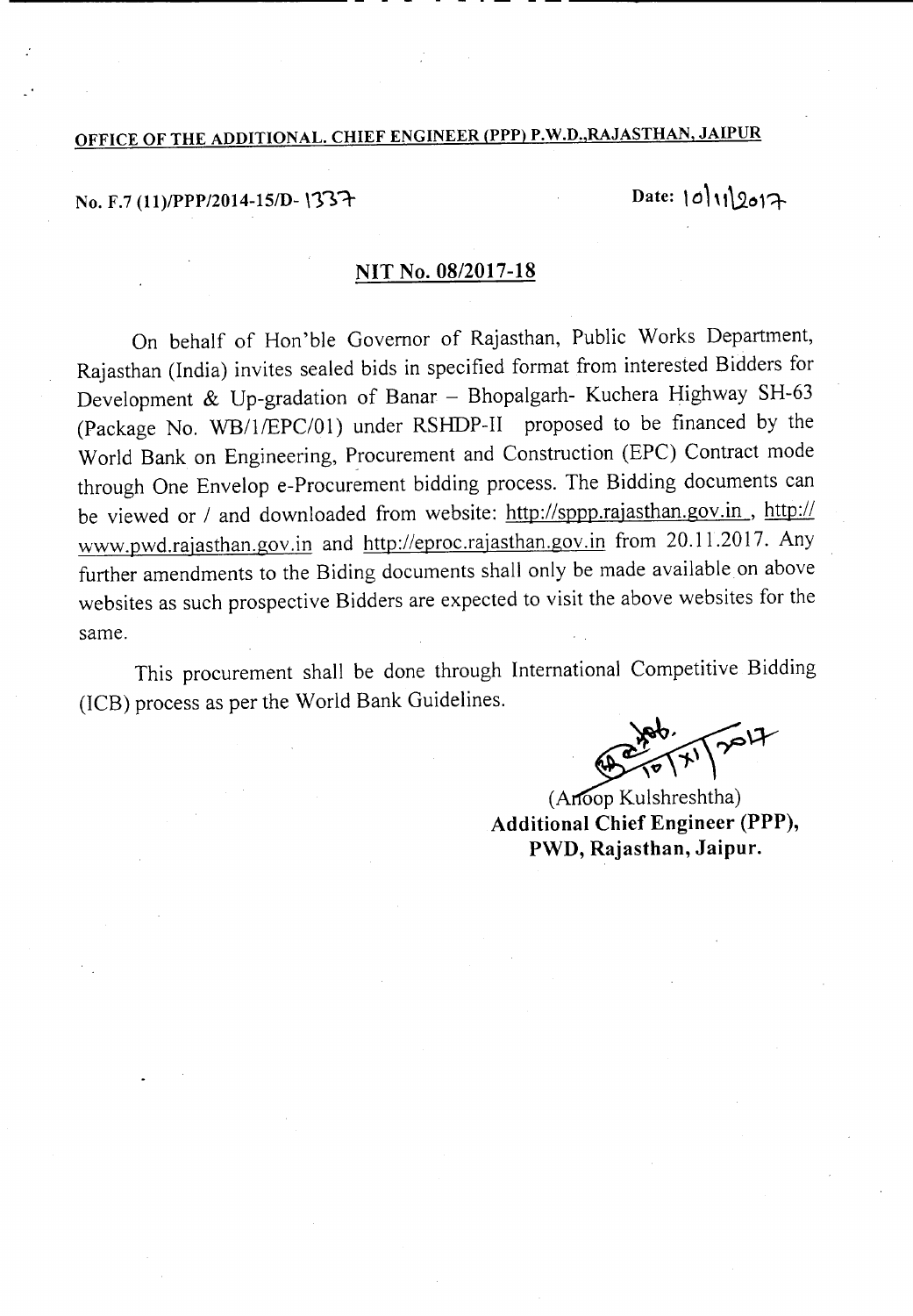## GOVERNMENT OF RAJASTHAN OFFICE OF THE ADDITIONAL CHIEF ENGINEER (PPP) PUBLIC WORKS DEPARTMENT JACOB ROAD, CIVIL LINES JAIPUR (RAJASTHAN)

- - - ---------------

#### NIT No. 08/2016-17

## INVITATION FOR **BID**

Date: 10.1l.2017

Project ID: P157141 (Rajasthan State Highway Development Program-II)

Contract No. and Title: Package: No. WB/1/EPC/01, Development & Up-gradation of Banar - Bhopalgarh- Kuchera Highway (SH-63) in the-State of Rajasthan on Engineering, Procurement & Construction (EPC) Mode.

Deadline for Submission of Bid: 09.0l.2018 upto 11:30 Hrs. 1ST.

- 1. The Government of Rajasthan through Government of India has applied for financing from the World Bank (WB) towards the cost of Rajasthan State Highway Development Program-II. Part of this financing will be used for eligible payments under the Contract named above: Bidding is open to all Bidders, subject to restrictions pursuant and eligibility criteria specified in ITB 4 & 5, as described in Bidding Document.
- 2. The Public Works Department, Rajasthan ("the Employer") invites sealed bids from interesed Bidders for the Development & Up-gradation of Banar - Bhopalgarh-Kuchera Highway (Package No. WB/1/EPC/01) in the State of Rajasthan on Engineering, Procurement & Construction (EPC) Mode. ("the Works").
- 3. Brief particulars of the Project are as follows:

| S.<br>N <sub>0</sub> | <b>State</b><br>Highway<br>No. | Name of Road                   | Length<br>(Km.) | Indicative Cost of<br>construction<br>(Rs in million.) |
|----------------------|--------------------------------|--------------------------------|-----------------|--------------------------------------------------------|
|                      | $SH-63$                        | Banar – Bhopalgarh-<br>Kuchera | 126.500         | 2403.5                                                 |

- 4.· The Bid is open to all Bidders from any country, subject to the restrictions pursuant and eligibility criteria specified in ITB 4 & 5, as described in the Bidding Document.
- 5. International Competitive Bidding (ICB) will be followed in accordance with WB's One-Envelope e-Procurement bidding process.
- 6. The Bidders should note that along with online submission of Bids, a physical copy of the Bid shall be submitted in the office mentioned above on *I* before due date.
- 7. To obtain further information and inspect the bidding Document; interested Bidders should contact:

Mr. Anoop Kulshreshtha, Additional Chief Engineer (PPP) Public Works Department, Jacob Road, Civil Lines, Jaipur, Rajasthan, India. Pincode- 302006. Phone No/ Fax: +91 141 511 0547

118 104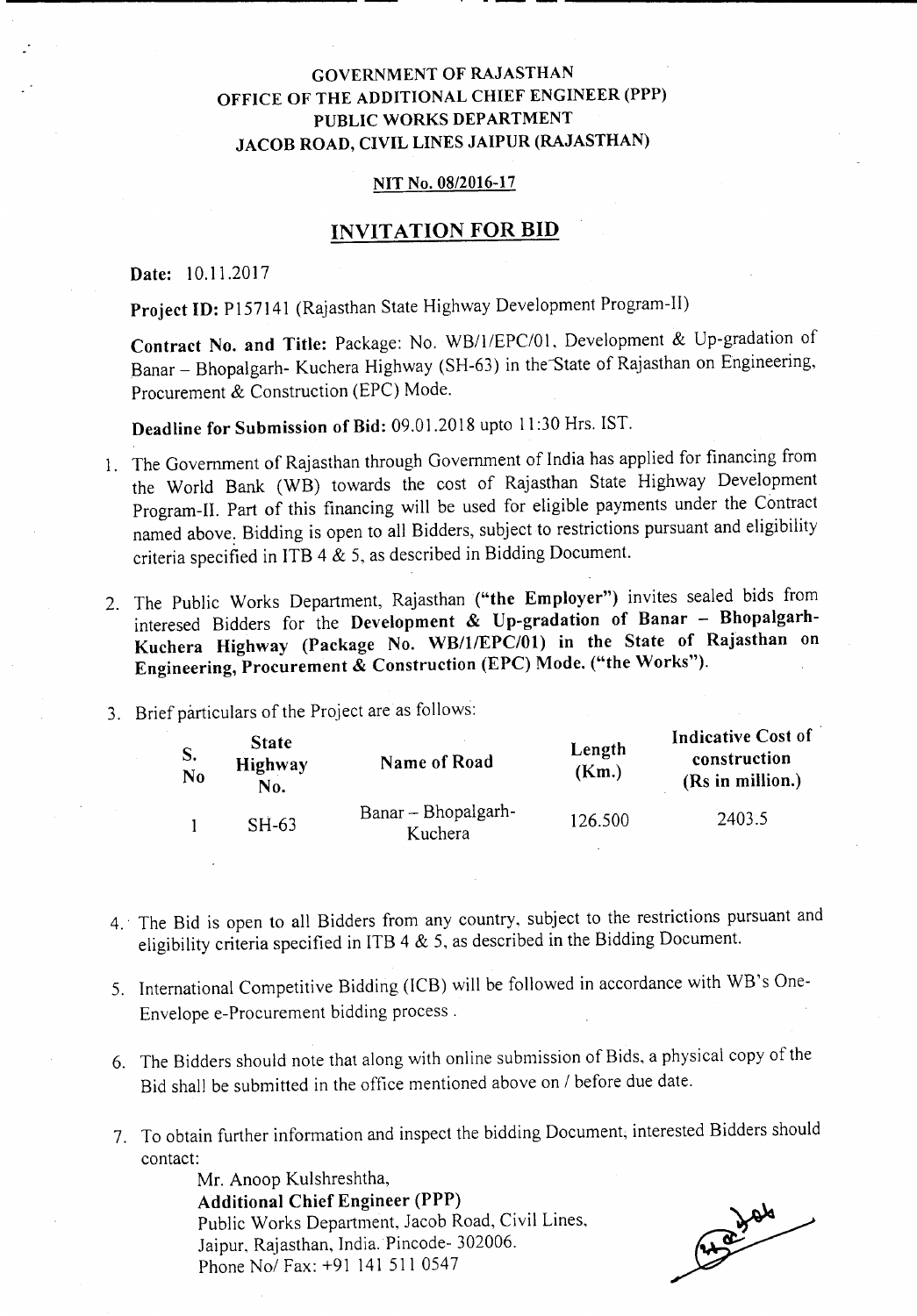- 8. To purchase the Bidding Document, interested Bidders should:
	- Write to address above requesting for the Bidding Document for Development & Upgradation of Banar - Bhopalgarh- Kuchera Highway (SH-63)
	- Pay a non-refundable fee of INR *50,0001-* (Rupees Fifty Thousand) (inclusive of taxes if any) through Demand Draft payable at Jaipur in favour of "PD- PPP Division PWD, Jaipur, if downloaded from websites.
	- The document will be sent by Registered Post or may be collected from the address mentioned above upon request. No liability will be accepted for loss or late delivery of Bid Documents.

Alternatively, the Bidders can view and/ or download the Bidding document from the web site www.pwd.rajasthan.gov.in or www.sppp.rajasthan.gov.in or epoc.rajasthan.gov.in from date 20.11.2017. In such case, Bidder shall submit a Demand Draft of INR 50,000 payable at Jaipur in favour of "PD-PPP Division, PWD Jaipur along with the Bid.

9. A Pre-Bid conference shall be held on 11.12.2017 at 15:00 hours 1ST at the address above. Bidder's representatives are invited and encouraged to attend the meeting.

10. Physical Bids in sealed envelope, complete in all respect, shall be submitted :-

- to the address above. However, the Bidder shall not submit Financial Quote in hard copy i.e. Financial Quote is to be uploaded on e-Tender Portal only
- on or before  $09.01.2018$  by  $11:30$  Hrs IST.
- a non-refundable Application Fee in the form of Demand Draft or Bankers Cheque of INR 50,000 payable at Jaipur in favour of " Project Director (PPP), PWD, Jaipur", if downloaded from websites.
- a non-refundable Processing Fee of INR 1,000 in the form of Demand Draft or Bankers Cheque in favour of " MD RISL" payable at Jaipur,
- together with Bid Security of the amount as described in the Bid Document.
- 11. The Employer will not be responsible for any costs or expenses incurred by Bidders in connection with the preparation or delivery of their Bids.
- 12. The bids shall be opened on 09.01.2018 at 12.30 Hrs. 1ST and read aloud in presence of Bidders present, by the Bid Opening Committee.

- - .\_---------

Kulshreshtha) **Additional Chief Engineer (PPP),** PWD, Rajasthan, Jaipur.